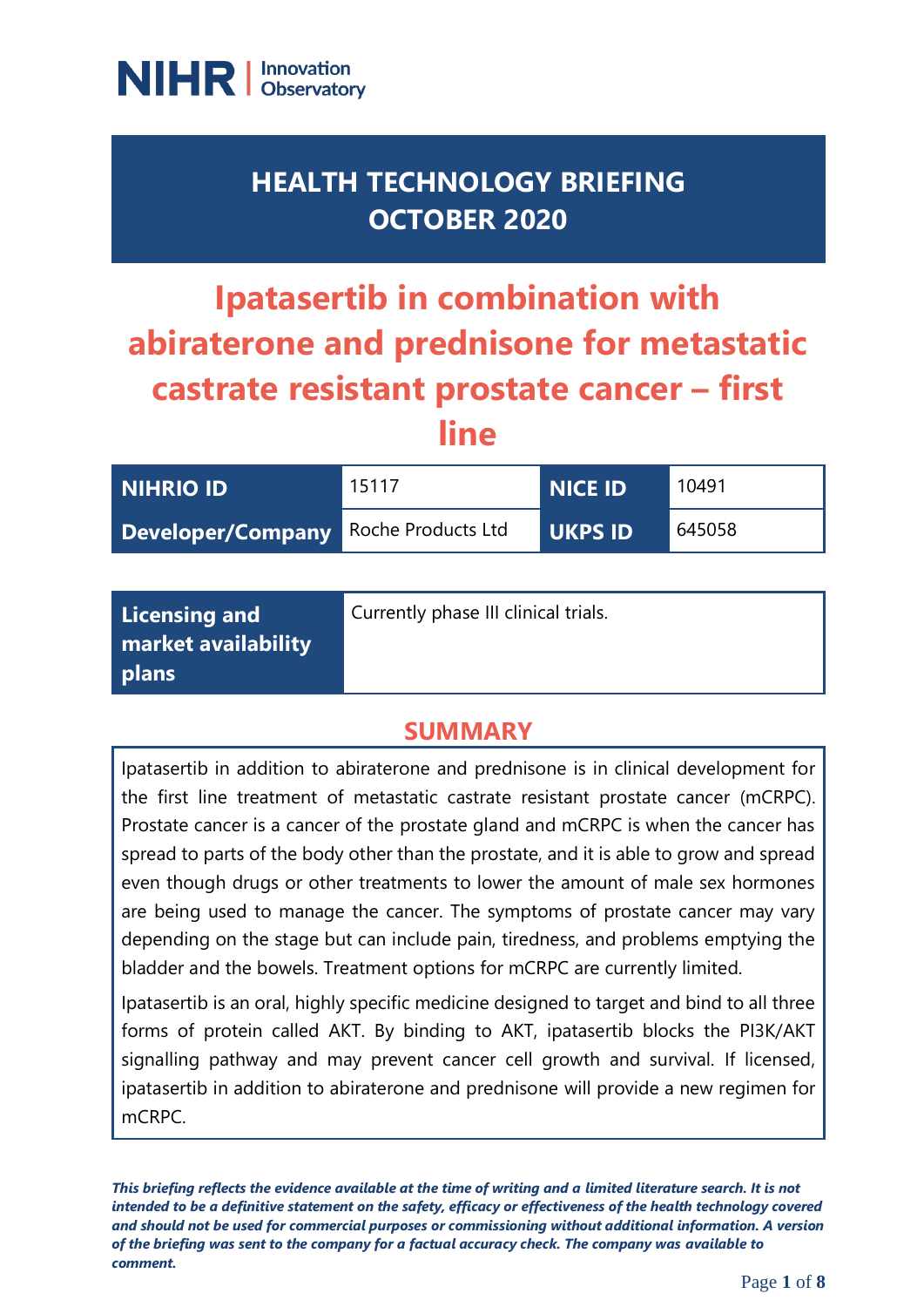## **PROPOSED INDICATION**

First line treatment of adult male patients with asymptomatic or mildly symptomatic, previously untreated, metastatic castrate-resistant prostate cancer. 1

## **TECHNOLOGY**

#### **DESCRIPTION**

Ipatasertib (GDC-0068; RG-7440) is an investigational, orally administered, adenosine triphosphate (ATP)-competitive, selective AKT inhibitor. Aberrant AKT signalling is associated with resistance to apoptosis and increased cell growth, proliferation, and metabolism. Ipatasertib is designed to target and bind to the ATP binding pocket of the three activated isoforms of AKT, potentially inhibiting downstream signalling. By inhibiting AKT serine/threonine kinase activity, ipatasertib may inhibit tumour growth and proliferation as well as activate apoptotic signalling.<sup>2</sup>

In the phase III clinical trial (NCT03072238), ipatasertib and abiraterone were administered orally, in 28-day cycles. Patients received ipatasertib, 400 mg, given once daily beginning on day 1 of cycle 1 and abiraterone acetate, 1000 mg once daily, taken on an empty stomach and swallowed whole with water, plus prednisone/prednisolone, 5 mg twice daily until disease progression or intolerable toxicity. 1

#### **INNOVATION AND/OR ADVANTAGES**

Abiraterone acetate delays disease progression and improves overall survival in mCRPC; however, resistance and disease progression usually occur, highlighting a need for improved treatments.<sup>3</sup> PTEN loss (occurring in 40%-50% of mCRPC) results in activation of AKT, the target of ipatasertib, and worse outcomes.<sup>4</sup> In mCRPC, combined blockade with abiraterone and ipatasertib has shown superior antitumor activity to abiraterone alone, especially in patients with PTEN-loss tumors.<sup>3</sup>

Ipatasertib would also be the first ATP – competitive AKT inhibitor available for this indication.<sup>5</sup>

#### **DEVELOPMENT STATUS AND/OR REGULATORY DESIGNATIONS**

Ipatasertib is not approved for any indication in the EU/UK.

Abiraterone and prednisone in combination is a recommended treatment for mCRPC.<sup>6</sup>

## **PATIENT GROUP**

#### **DISEASE BACKGROUND**

Prostate cancer is the most common cancer in older men in the UK.<sup>7</sup> It affects the prostate, a small gland in the pelvis found only in men which is located between the penis and the bladder and surrounds the urethra. The main function of the prostate is to help in the production of semen.<sup>8</sup> Advanced prostate cancer means the cancer has spread from the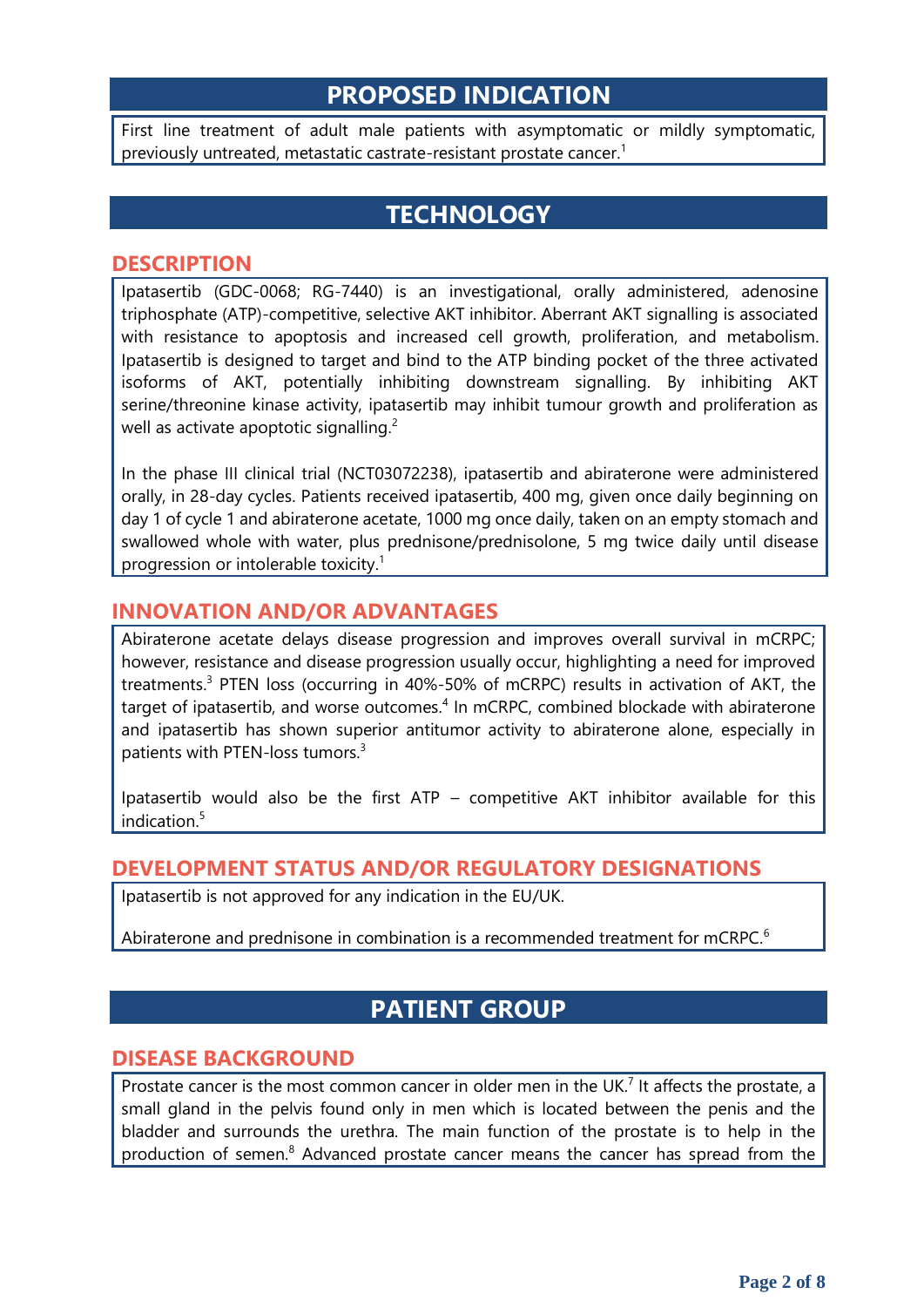prostate to other parts of the body (metastatic prostate cancer). It most commonly spreads to lymph nodes in other parts of the body or to the bones. It can also spread to other organs.<sup>9</sup>

Prostate cancer cells usually need testosterone to grow.<sup>10</sup> Prostate cancer that has spread to other parts of the body and which keeps growing even when the amount of testosterone in the body is reduced to very low levels (via testosterone suppression therapy) is identified as mCRPC.<sup>11</sup>

Prostate cancer is more common in black Caribbean and black African men than in white men and is less common in Asian men. Around 35% of the men diagnosed with prostate cancer in the UK each year are aged 75 years and over.<sup>7</sup> Additional factors which increase the risk of developing prostate cancer include having a family history of the condition, and lifestyle factors (e.g. consuming a lot or red meat and foods that are high in fat).<sup>7,12</sup>

Prostate cancer does not usually cause any symptoms until the cancer has grown large enough to put pressure on the tube that carries urine from the bladder out of the penis (urethra). $8$  Advanced prostate cancer can cause symptoms, such as fatigue (extreme tiredness), bone pain, and problems urinating. The symptoms depend on where the cancer has spread to.<sup>13</sup> Prostate cancer is a significant cause of morbidity and mortality in men, especially in those over the age of 75 years and impacts on their daily lives, particularly physical and emotional health, relationships and social life.<sup>14</sup>

#### **CLINICAL NEED AND BURDEN OF DISEASE**

Prostate cancer is the most common cancer amongst males in the UK, accounting for 26% of all new cancer cases in this population (2017 data).<sup>15</sup> In England in 2017 there were 41,201 registrations of newly diagnosed cases of malignant neoplasm of prostate (ICD-10 code C61). Of these, 8,490 cases were diagnosed at stage  $4^{16}$  European age standardised rates of prostate cancer in the UK are expected to increase from 208 per 100,000 in 2014 to 232.5 in 2035 (11.79% increase).<sup>17</sup> According to the latest NICE review in mCRPC (2016), an estimated 5,960 people develop mCRPC annually.<sup>18</sup>

According to Hospital Episode Statistics (HES) data, in 2018-19 there were 81,227 admissions with a primary diagnosis of neoplasm of the prostate (ICD-10 code C61), resulting in 86,487 finished consultant episodes (FCE), 92,702 FCE bed days and 57,193 day cases.<sup>19</sup>

In England and Wales in 2019, there were 10,872 deaths where malignant neoplasm of prostate (ICD-10 code C61) was recorded as the underlying cause.<sup>20</sup> Latest published survival statistics (patients diagnosed in 2013-2017) report a 1-year net survival rate of 88.3% and a 5-year net survival rate of 49% for men diagnosed with stage 4 prostate cancer.<sup>21</sup>

According to a 2011 systematic review in mCRPC, an estimated 5,960 people develop mCRPC annually.<sup>18</sup>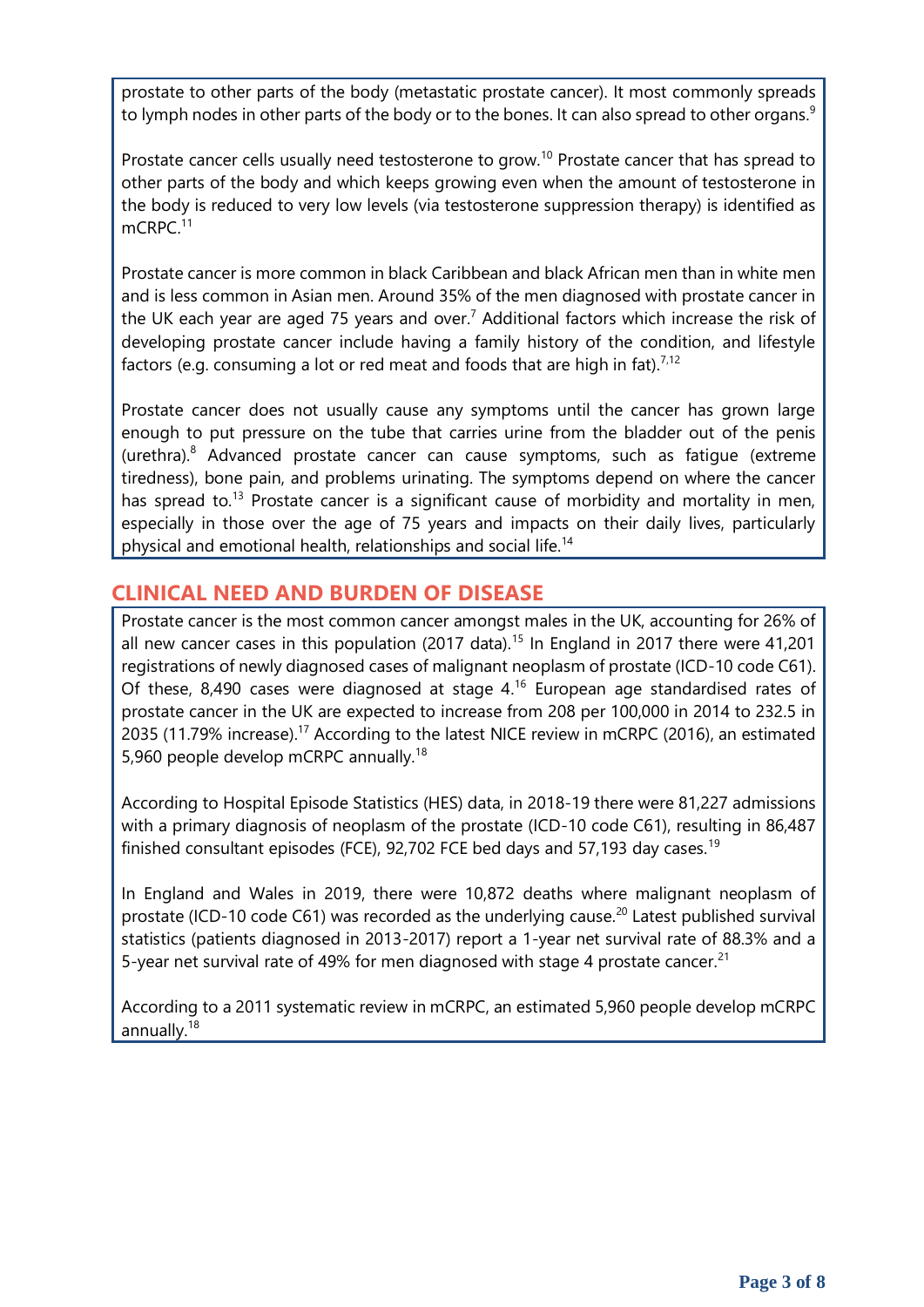## **PATIENT TREATMENT PATHWAY**

#### **TREATMENT PATHWAY**

Treatment of prostate cancer depends on the stage of the cancer and the general health of the patient. At advanced stage prostate cancer treatment aims to control the cancer and relieve symptoms. Treatment generally includes chemotherapy, hormone therapy, radiotherapy, steroids and symptom control - for example treatments to help with bone pain.<sup>22</sup> Hormone therapy, also known as androgen suppression therapy, aims to lower androgen levels and make the prostate cancer shrink or grow more slowly.<sup>10</sup>

#### **CURRENT TREATMENT OPTIONS**

NICE recommends docetaxel chemotherapy be offered to people with newly diagnosed metastatic prostate cancer who do not have significant comorbidities.<sup>6</sup>

As an option for treating metastatic hormone-relapsed prostate cancer in people who have no or mild symptoms after androgen deprivation therapy has failed, and before chemotherapy is indicated NICE recommends:<sup>6</sup>

- Abiraterone in combination with prednisone or prednisolone
- Enzalutamide

Additionally, cabazitaxel has a UK marketing authorisation for use in combination with prednisone or prednisolone for the treatment of patients with hormone refractory metastatic prostate cancer previously treated with a docetaxel-containing regimen.<sup>23</sup>

#### **PLACE OF TECHNOLOGY**

If licenced, ipatasertib in combination with abiraterone and prednisone could provide a first line treatment of adult male patients with asymptomatic or mildly symptomatic, previously untreated, metastatic castrate-resistant prostate cancer.

| <b>CLINICAL TRIAL INFORMATION</b> |                                                                                                                                                                                                                                                                                                                                                                                                                                                                                                                                                                   |  |
|-----------------------------------|-------------------------------------------------------------------------------------------------------------------------------------------------------------------------------------------------------------------------------------------------------------------------------------------------------------------------------------------------------------------------------------------------------------------------------------------------------------------------------------------------------------------------------------------------------------------|--|
| <b>Trial</b>                      | IPATential150; NCT03072238; A Phase III, Randomized, Double-Blind,<br>Placebo-Controlled, Multicenter Trial Testing Ipatasertib Plus Abiraterone<br>Plus Prednisone/Prednisolone, Relative to Placebo Plus Abiraterone Plus<br>Prednisone/Prednisolone in Adult Male Patients With Asymptomatic or<br>Mildly Symptomatic, Previously Untreated, Metastatic Castrate-Resistant<br><b>Prostate Cancer</b><br><b>Phase III</b> - Active, not recruiting<br><b>Location(s):</b> EU (incl UK), USA, Canada and other countries.<br>Primary completion date: March 2020 |  |
| <b>Trial design</b>               | Randomised, parallel assignment, double masking                                                                                                                                                                                                                                                                                                                                                                                                                                                                                                                   |  |
| <b>Population</b>                 | $N = 1101$ , histologically confirmed asymptomatic or mildly symptomatic<br>form of metastatic prostate cancer, males aged 18 years and older.                                                                                                                                                                                                                                                                                                                                                                                                                    |  |
| Intervention(s)                   | Oral tablets, 400mg of ipatasertib, given once daily (QD) beginning on<br>day 1 of cycle 1 until disease progression or intolerable toxicity. Oral<br>tablets of abiraterone, 1000mg QD, taken on an empty stomach and<br>swallowed whole with water, plus prednisone/prednisolone, 5mg twice<br>daily (BID) until disease progression or intolerable toxicity.                                                                                                                                                                                                   |  |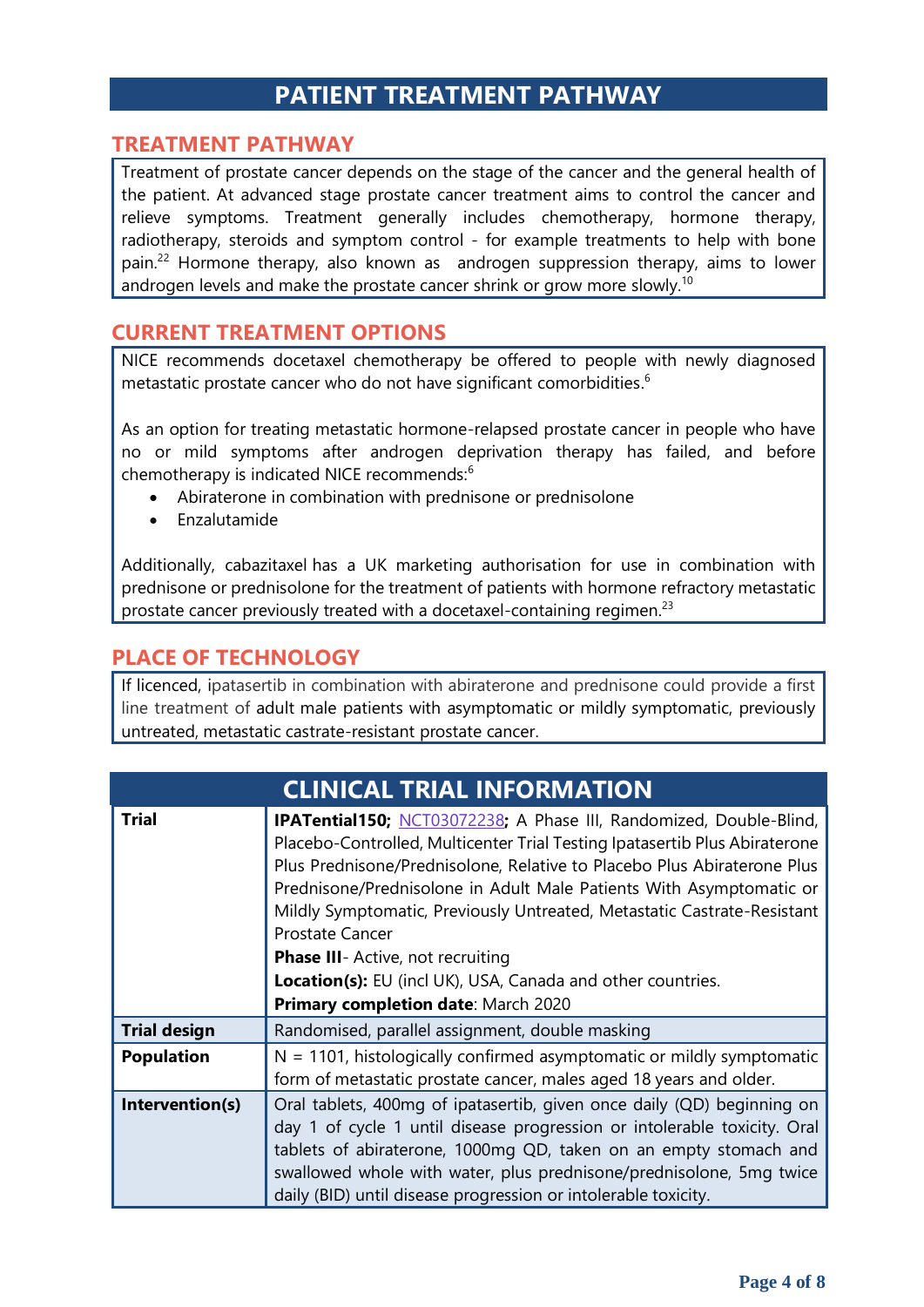| Comparator(s)                             | Oral tablets of abiraterone, 1000 mg QD, taken on an empty stomach and<br>swallowed whole with water, plus prednisone/prednisolone, 5mg BID and<br>matched ipatasertib placebo.                                                                               |
|-------------------------------------------|---------------------------------------------------------------------------------------------------------------------------------------------------------------------------------------------------------------------------------------------------------------|
| <b>Outcome(s)</b>                         | Primary outcome: Investigator-Assessed Radiographic Progression-Free<br>Survival (rPFS) [Time frame: up to approximately 31 months]<br>See trial record for full list of other outcomes.                                                                      |
| <b>Results</b><br>(efficacy) <sup>4</sup> | Ipatasertib in combination with abiraterone as first-line treatment for<br>mCRPC resulted in significantly improved rPFS and antitumor activity vs<br>placebo and abiraterone in patients with PTEN-loss mCRPC, but not in<br>the intention to treat.         |
| Results (safety) <sup>4</sup>             | Serious adverse events (AEs) occurred in 40% and 23% of ipatasertib and<br>placebo patients, respectively; AEs leading to discontinuation of<br>ipatasertib/placebo occurred in 21% and 5%. The safety profile was in line<br>with known and potential risks. |

## **ESTIMATED COST**

The cost of ipatasertib is not yet known.

The cost of abiraterone acetate on the NHS is £2735.00 for 500mg tablets supplied by Janssen-Cilag Ltd.<sup>24</sup>

For prednisolone, the NHS indicative price varies between suppliers and according to the concentration/administration. For example, the cost of prednisolone 5mg tablets (28 tablets POM) supplied by A H Pharmaceuticals Ltd is £1.48.<sup>25</sup>

## **RELEVANT GUIDANCE**

#### **NICE GUIDANCE**

- NICE technology appraisal guidance. Cabazitaxel for hormone-relapsed metastatic prostate cancer treated with docetaxel (TA391). August 2016
- NICE technology appraisal guidance. Abiraterone for castration-resistant metastatic prostate cancer previously treated with a docetaxel-containing regimen (TA259). July 2016.
- NICE technology appraisal guidance. Abiraterone for treating metastatic hormonerelapsed prostate cancer before chemotherapy is indicated (TA387). April 2016.
- NICE technology appraisal guidance. Enzalutamide for treating metastatic hormonerelapsed prostate cancer before chemotherapy is indicated (TA377). January 2016.
- NICE technology appraisal guidance. Enzalutamide for metastatic hormone-relapsed prostate cancer previously treated with a docetaxel-containing regimen (TA316). July 2014.
- NICE technology appraisal guidance. Docetaxel for the treatment of hormone-refractory metastatic prostate cancer (TA101). June 2006.
- NICE guideline. Prostate cancer: diagnosis and management (NG131). May 2019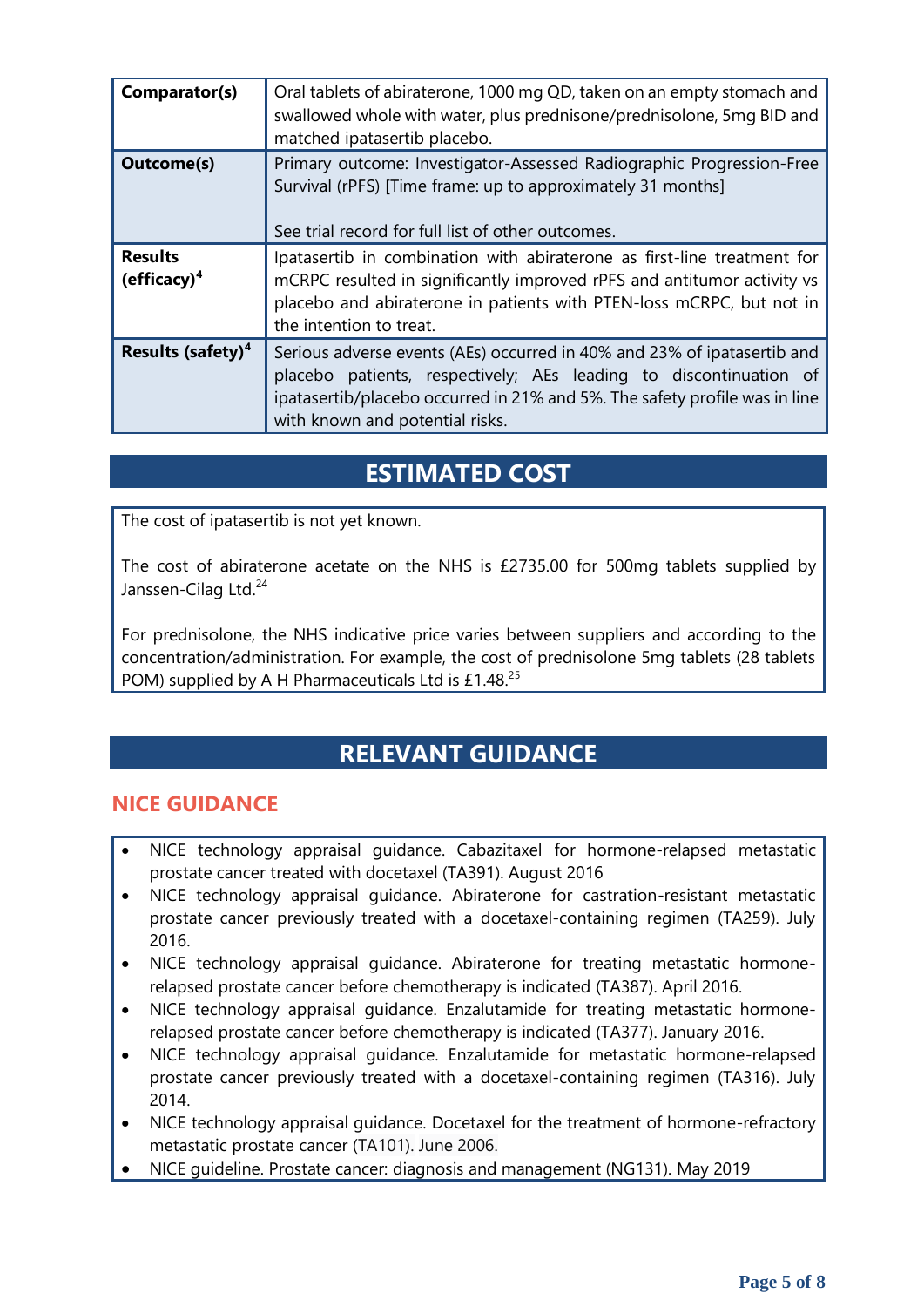#### **NHS ENGLAND (POLICY/COMMISSIONING) GUIDANCE**

- NHS England. 2013/14 NHS Standard Contract for Cancer: Chemotherapy (Adult). B15/S/a.
- NHS England. 2013/14 NHS Standard Contract for Cancer: Radiotherapy (All Ages). B01/S/a

### **OTHER GUIDANCE**

- Cassinello J, Arranz J.A., Piulats J.M. et al. SEOM clinical guidelines for the treatment of metastatic prostate cancer. 2017.<sup>26</sup>
- Parker C., Gillessen S., Heinderich A. et al. Cancer of the prostate: ESMO Clinical Practice Guidelines for diagnosis, treatment, and follow-up. 2015.<sup>27</sup>
- European Association of Urology. Prostate Cancer Guidelines. 2015.<sup>28</sup>
- Canadian Urologic Oncology Group (CUOG) and the Canadian Urological Association (CUA). Guidelines for the management of castrate-resistant prostate cancer. 2010.<sup>29</sup>

## **ADDITIONAL INFORMATION**

## **REFERENCES**

- 1 Clinicaltrials.gov. Ipatasertib Plus Abiraterone Plus Prednisone/Prednisolone, Relative to Placebo Plus Abiraterone Plus Prednisone/Prednisolone in Adult Male Patients With Metastatic Castrate-Resistant Prostate Cancer (IPATential150). *ID: NCT03072238*. 2017;Status: Active, not recruiting. Available from[: https://clinicaltrials.gov/ct2/show/NCT03072238.](https://clinicaltrials.gov/ct2/show/NCT03072238)
- 2 Genentech. *Ipatasertib (GDC-0068, RG7440).* 2020. Available from: <https://www.genentechoncology.com/pipeline-molecules/ipatasertib.html> [Accessed 07 August 2020].
- 3 de Bono JS, De Giorgi U, Rodrigues DN, Massard C, Bracarda S, Font A, et al. Randomized Phase II Study Evaluating Akt Blockade with Ipatasertib, in Combination with Abiraterone, in Patients with Metastatic Prostate Cancer with and without PTEN Loss. *Clinical Cancer Research*. 2019;25(3):928. Available from[: https://doi.org/10.1158/1078-0432.CCR-18-0981.](https://doi.org/10.1158/1078-0432.CCR-18-0981)
- 4 de Bono JS, Bracarda S, Sternberg CN, Chi KN, Olmos D, Sandhu S, et al. LBA4 IPATential150: Phase III study of ipatasertib (ipat) plus abiraterone (abi) vs placebo (pbo) plus abi in metastatic castration-resistant prostate cancer (mCRPC). *Annals of Oncology*. 2020;31:S1153-S4. Available from: [https://doi.org/10.1016/j.annonc.2020.08.2250.](https://doi.org/10.1016/j.annonc.2020.08.2250)
- 5 Saura C, Roda D, Rosello S, Oliveira M, Macarulla T, Perez-Fidalgo J, et al. A first-in-human phase I study of the ATP-competitive AKT inhibitor ipatasertib demonstrates robust and safe targeting of AKT in patients with solid tumors. *Cancer Discovery*. 2018;7:102 - 13. Available from: [https://doi.org//10.1158/2159-8290.CD-16-0512.](https://doi.org/10.1158/2159-8290.CD-16-0512)
- 6 National Insitute for Health and Care Excellence. *Prostate cancer: diagnosis and management*  2019. Available from: [https://www.nice.org.uk/guidance/ng131/resources/prostate-cancer](https://www.nice.org.uk/guidance/ng131/resources/prostate-cancer-diagnosis-and-management-pdf-66141714312133)[diagnosis-and-management-pdf-66141714312133](https://www.nice.org.uk/guidance/ng131/resources/prostate-cancer-diagnosis-and-management-pdf-66141714312133) [Accessed 16 September 2020].
- 7 Cancer Research UK. *About prostate cancer.* 2019. Available from: <https://www.cancerresearchuk.org/about-cancer/prostate-cancer/about> [Accessed 15 September 2020].
- 8 NHS. *Prostate Cancer.* 2018. Available from:<https://www.nhs.uk/conditions/prostate-cancer/> [Accessed 15 September 2020].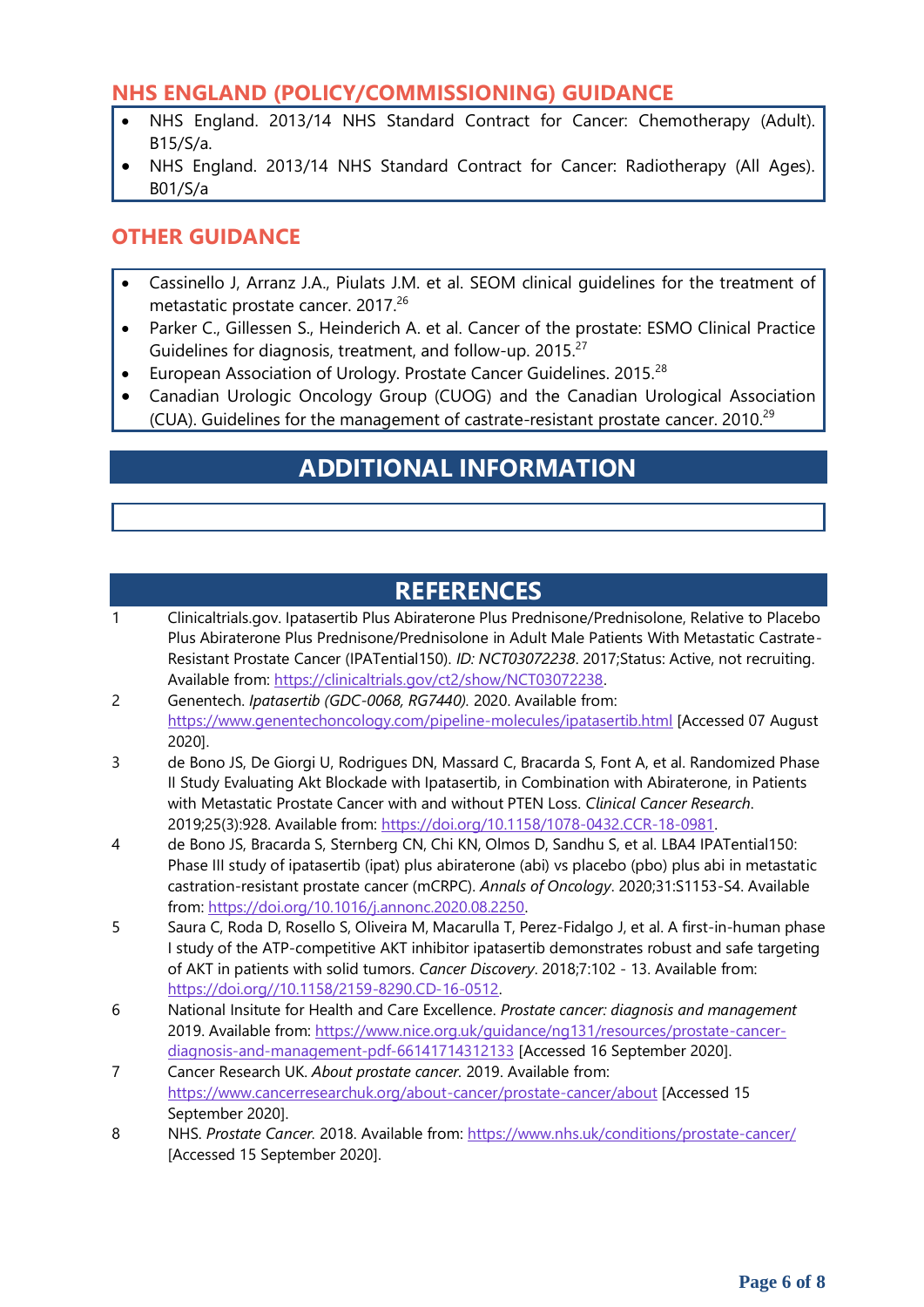- 9 Cancer Research UK. *What is advanced prostate cancer? .* 2019. Available from: [https://www.cancerresearchuk.org/about-cancer/prostate-cancer/advanced-cancer/about](https://www.cancerresearchuk.org/about-cancer/prostate-cancer/advanced-cancer/about-advanced-cancer)[advanced-cancer](https://www.cancerresearchuk.org/about-cancer/prostate-cancer/advanced-cancer/about-advanced-cancer) [Accessed 15 September 2020].
- 10 Prostate Cancer UK. *Hormone therapy.* 2016. Available from: <https://prostatecanceruk.org/prostate-information/treatments/hormone-therapy> [Accessed 15 September 2020].
- 11 National Cancer Institute. *Clinical Trials Using Enzalutamide.* Available from: <https://www.cancer.gov/about-cancer/treatment/clinical-trials/intervention/enzalutamide> [Accessed 15 September 2020].
- 12 American Cancer Society. *Prostate cancer risk factors.* 2019. Available from: <https://www.cancer.org/cancer/prostate-cancer/causes-risks-prevention/risk-factors.html> [Accessed 17 September 2020].
- 13 Prostate Cancer UK. *Advanced prostate cancer.* Available from: <https://prostatecanceruk.org/prostate-information/just-diagnosed/advanced-prostate-cancer> [Accessed 17 September 2020].
- 14 Appleton L, Wyatt D, Perkins E, Parker C, Crane J, Jones A, et al. The impact of prostate cancer on men's everyday life. *European journal of cancer care*. 2015;24(1):71-84. Available from: [https://doi.org/10.1111/ecc.12233.](https://doi.org/10.1111/ecc.12233)
- 15 Cancer Research UK. *Prostate cancer statistics, .* Available from: [https://www.cancerresearchuk.org/health-professional/cancer-statistics/statistics-by-cancer](https://www.cancerresearchuk.org/health-professional/cancer-statistics/statistics-by-cancer-type/prostate-cancer#heading-Zero)[type/prostate-cancer#heading-Zero](https://www.cancerresearchuk.org/health-professional/cancer-statistics/statistics-by-cancer-type/prostate-cancer#heading-Zero) [Accessed 17 September 2020].
- 16 National Cancer Registration and Analysis Service (NCRAS). *Survival by stage. Cancer breakdown by stage: 'stage breakdown by CCG 2017'.* 2019. Available from: [http://www.ncin.org.uk/publications/survival\\_by\\_stage](http://www.ncin.org.uk/publications/survival_by_stage) [Accessed 17 September 2020].
- 17 Cancer Research UK. *Selected Cancers, Number of Projected and Observed Cases and European Age-Standardised Incidence Rates per 100,000 people by Cancer Type and Sex.* Available from: [http://www.cancerresearchuk.org/health-professional/cancer-statistics/incidence/common](http://www.cancerresearchuk.org/health-professional/cancer-statistics/incidence/common-cancers-compared#heading-Four)[cancers-compared#heading-Four](http://www.cancerresearchuk.org/health-professional/cancer-statistics/incidence/common-cancers-compared#heading-Four) [Accessed 17 September 2020].
- 18 National Insitute for Health and Care Excellence. *Resource impact report: Cabazitaxel for hormone-relapsed metastatic prostate cancer treated with docetaxel (TA391).* Available from: <https://www.nice.org.uk/guidance/ta391/resources/resource-impact-report-pdf-2492881885> [Accessed 15 September 2020].
- 19 NHS Digital. *Hospital Admitted Patient Care Activity, 2019-20: Diagnosis.* 2020. Available from: [https://digital.nhs.uk/data-and-information/publications/statistical/hospital-admitted-patient](https://digital.nhs.uk/data-and-information/publications/statistical/hospital-admitted-patient-care-activity/2019-20)[care-activity/2019-20](https://digital.nhs.uk/data-and-information/publications/statistical/hospital-admitted-patient-care-activity/2019-20) [Accessed 17 September 2020].
- 20 Office for National Statistics. *Deaths registered in England and Wales – 21st century mortality.* 2020. Available from: [https://www.ons.gov.uk/peoplepopulationandcommunity/birthsdeathsandmarriages/deaths/dat](https://www.ons.gov.uk/peoplepopulationandcommunity/birthsdeathsandmarriages/deaths/datasets/the21stcenturymortalityfilesdeathsdataset) [asets/the21stcenturymortalityfilesdeathsdataset](https://www.ons.gov.uk/peoplepopulationandcommunity/birthsdeathsandmarriages/deaths/datasets/the21stcenturymortalityfilesdeathsdataset) [Accessed 17 September 2020].
- 21 Office for National Statistics. *Cancer survival in England - adults diagnosed.* 2019. Available from: [https://www.ons.gov.uk/peoplepopulationandcommunity/healthandsocialcare/conditionsanddis](https://www.ons.gov.uk/peoplepopulationandcommunity/healthandsocialcare/conditionsanddiseases/datasets/cancersurvivalratescancersurvivalinenglandadultsdiagnosed) [eases/datasets/cancersurvivalratescancersurvivalinenglandadultsdiagnosed](https://www.ons.gov.uk/peoplepopulationandcommunity/healthandsocialcare/conditionsanddiseases/datasets/cancersurvivalratescancersurvivalinenglandadultsdiagnosed) [Accessed 16 September 2020].
- 22 Cancer Research UK. *Making decisions about treatment for advanced cancer.* 2019. Available from: [https://about-cancer.cancerresearchuk.org/about-cancer/prostate-cancer/advanced](https://about-cancer.cancerresearchuk.org/about-cancer/prostate-cancer/advanced-cancer/advanced-treatment/making-decisions-about-treatment)[cancer/advanced-treatment/making-decisions-about-treatment](https://about-cancer.cancerresearchuk.org/about-cancer/prostate-cancer/advanced-cancer/advanced-treatment/making-decisions-about-treatment) [Accessed 9 October 2020].
- 23 National Insitute for Health and Care Excellence. *Cabazitaxel for hormone-relapsed metastatic prostate cancer treated with docetaxel.* 2016. Available from: <https://www.nice.org.uk/guidance/ta391> [Accessed 9 October 2020].
- 24 British National Formulary. *ABIRATERONE ACETATE.* 2020. Available from: <https://bnf.nice.org.uk/medicinal-forms/abiraterone-acetate.html> [Accessed 9 October 2020].
- 25 British National Formulary. *PREDNISOLONE.* 2020. Available from: <https://bnf.nice.org.uk/medicinal-forms/prednisolone.html> [Accessed 9 October 2020].